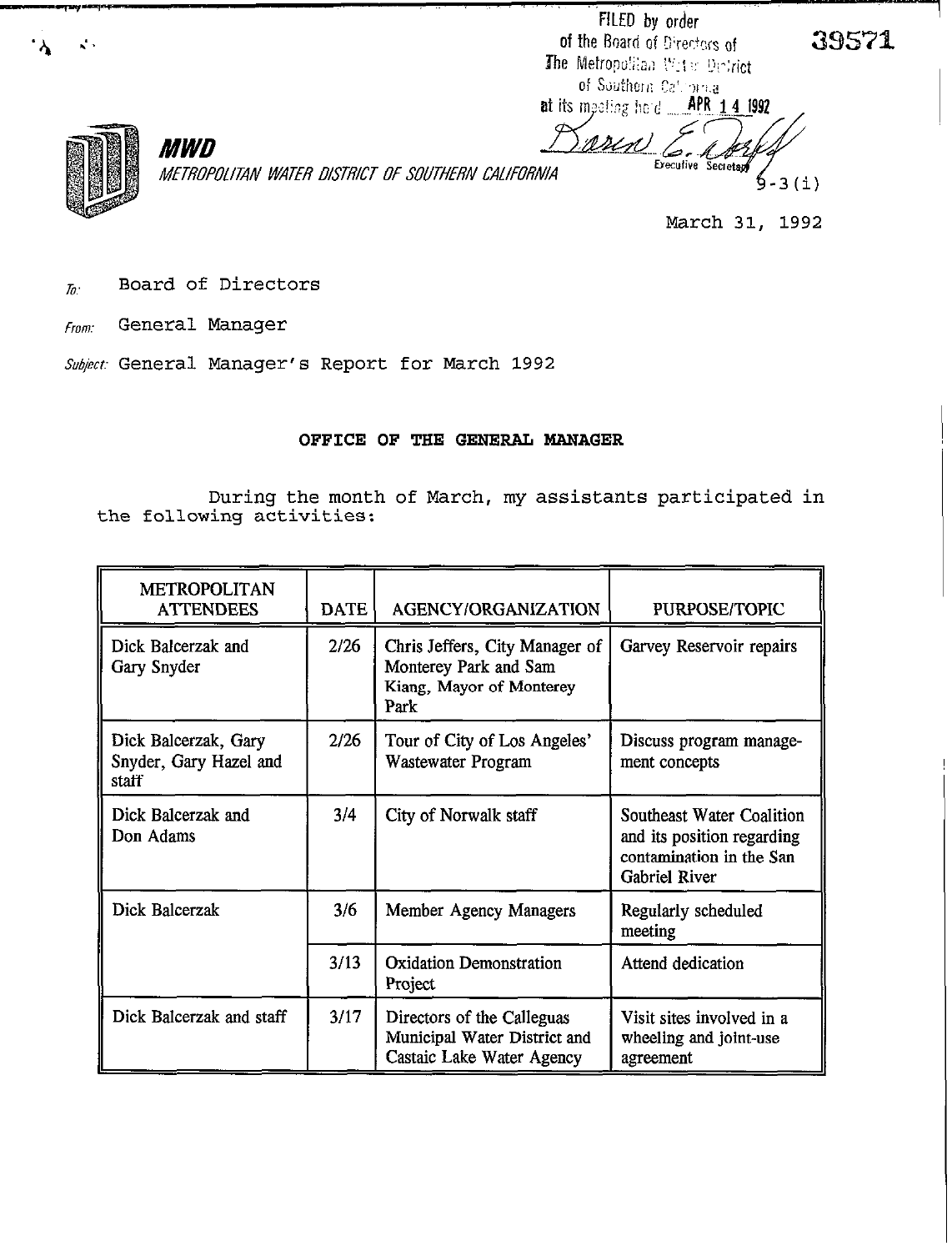## Board of Directors - 2 - March 31, 1992

 $\epsilon_{\rm EW}$ 

 $\sim 10^{11}$  keV

<del>. . . . . . . . . . . .</del> .

| <b>METROPOLITAN</b><br><b>ATTENDEES</b>                                   | <b>DATE</b> | AGENCY/ORGANIZATION                                                 | PURPOSE/TOPIC                                                                                                                                                                                                              |
|---------------------------------------------------------------------------|-------------|---------------------------------------------------------------------|----------------------------------------------------------------------------------------------------------------------------------------------------------------------------------------------------------------------------|
| Dick Balcerzak                                                            | 3/23        | Southern California Water<br>Conference                             | Meeting attendee; presenta-<br>tion by District branch<br>head Dennis Majors on the<br>Eastside Reservoir Project                                                                                                          |
| Duane Georgeson                                                           | 2/21        | California Senator John Lewis<br>(R) and local community<br>leaders | Briefing on current water<br>supply conditions                                                                                                                                                                             |
| Duane Georgeson,<br>Karen Tachiki, and<br><b>Resources Division staff</b> | 2/21        | Lower Colorado River Basin<br>States (CA/AZ/NV)                     | Meeting with representa-<br>tives regarding options for<br>improving Colorado River<br>management                                                                                                                          |
| Duane Georgeson                                                           | 2/25        | <b>Attend President George</b><br>Bush's public announcement        | Environmental aspects of<br>free trade agreement with<br>Mexico                                                                                                                                                            |
|                                                                           | 3/3         | Legislative staff in Washing-<br>ton, D. C.                         | Central Valley Project<br>reform legislation                                                                                                                                                                               |
|                                                                           | 3/5         | California Urban Water Agen-<br>cies Board of Representatives       | Meeting to discuss Western<br>Urban Water Coalition,<br><b>Agricultural Economic</b><br>Study by Stanford Univ.,<br>the Three-Way Water<br>Agreement process, and the<br>Central Valley Project<br>integration/acquisition |
|                                                                           | 3/6         | Western Urban Water<br>Coalition                                    | Upcoming legislation,<br>water conservation, and<br>water transfers                                                                                                                                                        |
| Duane Georgeson and<br>Board Vice Chairman<br>Marilyn Garcia              | 3/12        | <b>Californians for Water</b>                                       | Meeting participants at<br>Water Policy Council                                                                                                                                                                            |
| Duane Georgeson and<br>Don Adams                                          | 3/16        | City of Beverly Hills represen-<br>tatives                          | Discuss local water supply<br>development                                                                                                                                                                                  |
| Duane Georgeson,<br>Karen Tachiki, and<br><b>Resources Division staff</b> | 3/16        | Lower Colorado River Basin<br>states (CA/AZ/NV)                     | Options for improving<br>Colorado River manage-<br>ment                                                                                                                                                                    |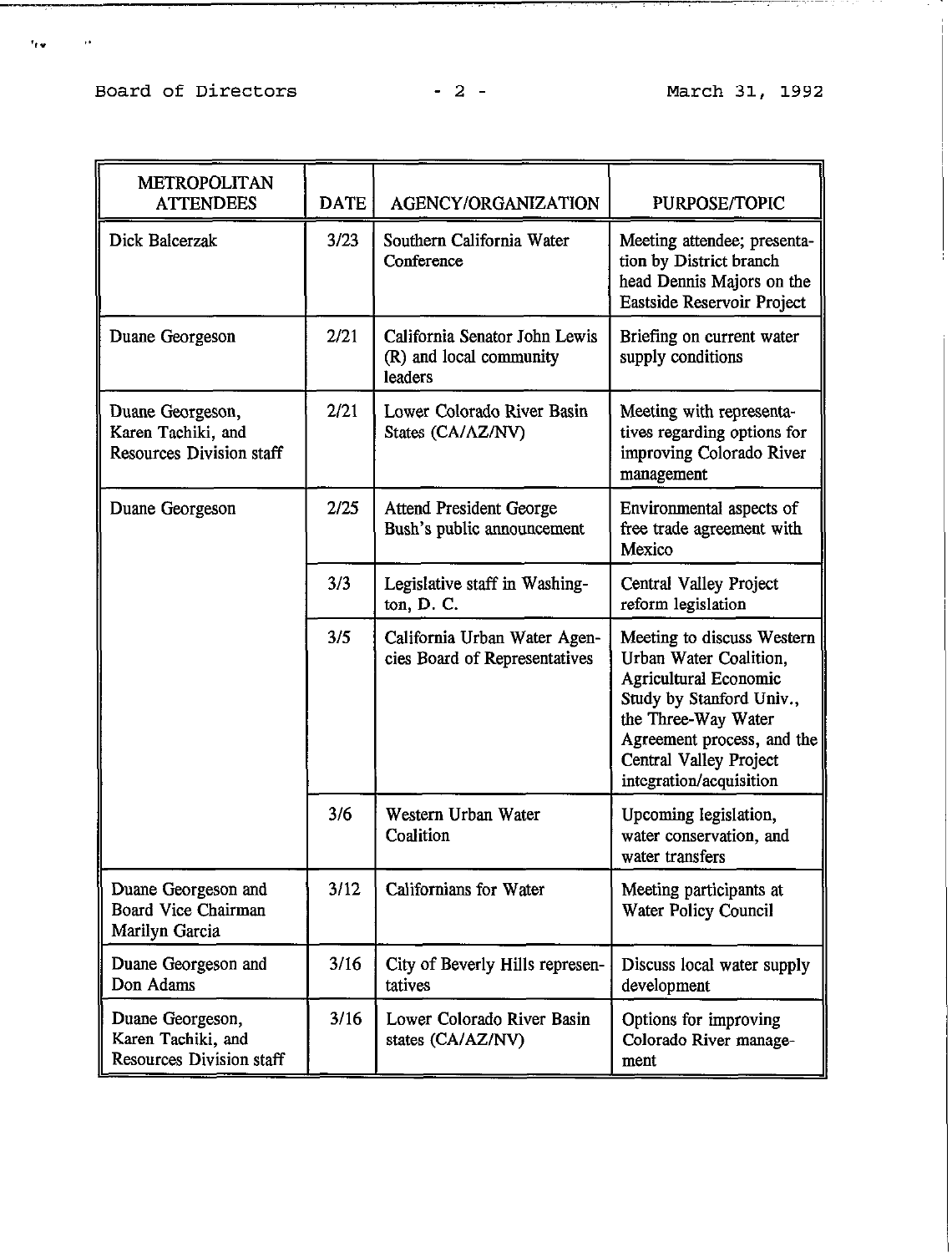| <b>METROPOLITAN</b><br><b>ATTENDEES</b>                                    | <b>DATE</b> | AGENCY/ORGANIZATION                                                                                                                | PURPOSE/TOPIC                                                                         |
|----------------------------------------------------------------------------|-------------|------------------------------------------------------------------------------------------------------------------------------------|---------------------------------------------------------------------------------------|
| Duane Georgeson, Chair-<br>man Krieger, Gregory<br>Taylor, and Robert Will | 3/18        | Along with reps. from River-<br>side Co. Habitat Consrvn.<br>Agency, meet with Manual<br>Lujan, U. S. Secretary of the<br>Interior | Eastside Reservoir Project<br>Pre-Listing Agreement and<br>the Endangered Species Act |
| Duane Georgeson                                                            | 3/20        | Global Cities Project water<br>policy conference, with U.S.<br>Senator Bill Bradley (D)                                            | Participant and speaker on<br>water transfers and urban<br>water conservation         |

### OPERATIONS

Colorado River Water Supply. The Colorado River Aqueduct (Aqueduct) was operated as follows during the reporting period:

- $2/1 2/3/92$ : Eight-pump flow
- $2/4 2/6/92$ : Seven-pump flow. Pumping reduction due to canal curbing work at the aqueduct mile 33 area.
- $2/7 2/17/92$ : Five-pump flow. Flow reduction due to discharge valve problems at Intake Units I, 2, and 3.
- $2/18 2/24/92$ : Seven-pump flow. Intake Units No. 1 and 3 resumed service.
- $2/25 3/13/92$ : Five-pump flow. Flow reduction to allow discharge valve repair work on Intake No. 2. Delivery Line No. 1 out of service.

During the month, 158.8 million kilowatt (kWh) hours of electrical energy was consumed for pumping 80,114 acre-feet (AF) of<br>Colorado River water (CRW) with a 6.1 pump flow average. The Colorado River water (CRW) with a 6.1 pump flow average. Aqueduct has operated on a six-pump flow since March 13 because of<br>reduced demands and because reservoirs are essentially full. A reduced demands and because reservoirs are essentially full. 6.5-pump flow average is projected for March. This flow would allow Metropolitan to pump approximately 80,000 AF during the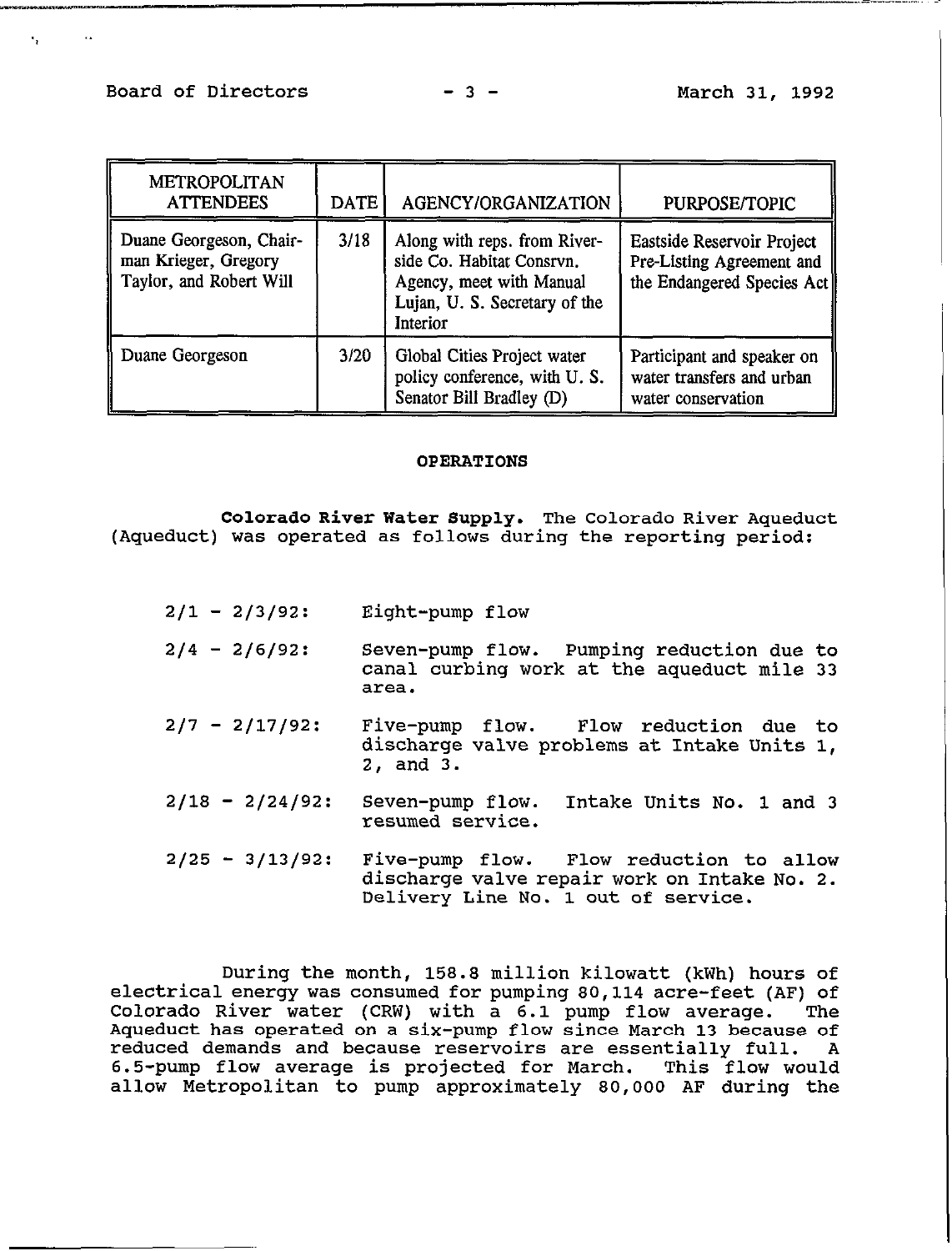Board of Directors  $-4$  -  $-$  March 31, 1992

month. Total energy usage for the month is estimated at about 174 million kWh. No outages or disturbances were reported in the transmission system of 230-kilovolt power lines which connect Metropolitan's pumping plants to the Western Area Power Administration and the Southern California Edison systems.

Water storage in **the** terminal **reservoirs** is listed below, along with projected storage by the end of the indicated months. Storage in Lake Mathews as of March 30 was 171,000 AF; in Lake Skinner it was 39,900 AF.

| Reservoir    | March 1<br>Storage | March 1<br>Storage %<br>Of Capacity | Projected<br>Storage By<br>March 31 | Projected<br>Storage By<br>April 30 | Reservoir<br>Capacity<br>(AF) |
|--------------|--------------------|-------------------------------------|-------------------------------------|-------------------------------------|-------------------------------|
| Lake Mathews | 170,800            | 93.9%                               | 171,000                             | 180,000                             | 182,000                       |
| Lake Skinner | 40,300             | 98.3%                               | 40,000                              | 42,000                              | 44,000                        |

### ACTIVE STORAGE IN TERMINAL RESERVOIRS (ACRE-FEET)

Active storage in the State Water Project's (SWP) Southern California reservoirs as of March 1 totalled 637,300 AF, or 96 percent of capacity. Active storage as of March 30 was 637,200 AF. The individual reservoirs and their respective storage values follow, along with projected storage values for the respective months.

## ACTIVE STORAGE IN SWP SOUTHERN CALIFORNIA RESERVOIRS (ACRE-FEET)

| Reservoir           | March 1<br>Storage | March 1<br>Storage %<br>Of Capacity | Projected<br>Storage by<br>March 31 | Projected<br>Storage by<br>April 30 | Reservoir<br>Capacity<br>(AF) |
|---------------------|--------------------|-------------------------------------|-------------------------------------|-------------------------------------|-------------------------------|
| Pyramid Lake        | 157,300            | 94.8%                               | 160,000                             | 160,000                             | 166,000                       |
| <b>Lake Castaic</b> | 291,650            | 95.7%                               | 290,000                             | 300,000                             | 305,000                       |
| Silverwood Lake     | 67,400             | 96.3%                               | 68,000                              | 70,000                              | 70,000                        |
| <b>Lake Perris</b>  | 120,950            | 97.6%                               | 121,000                             | 123,000                             | 124,000                       |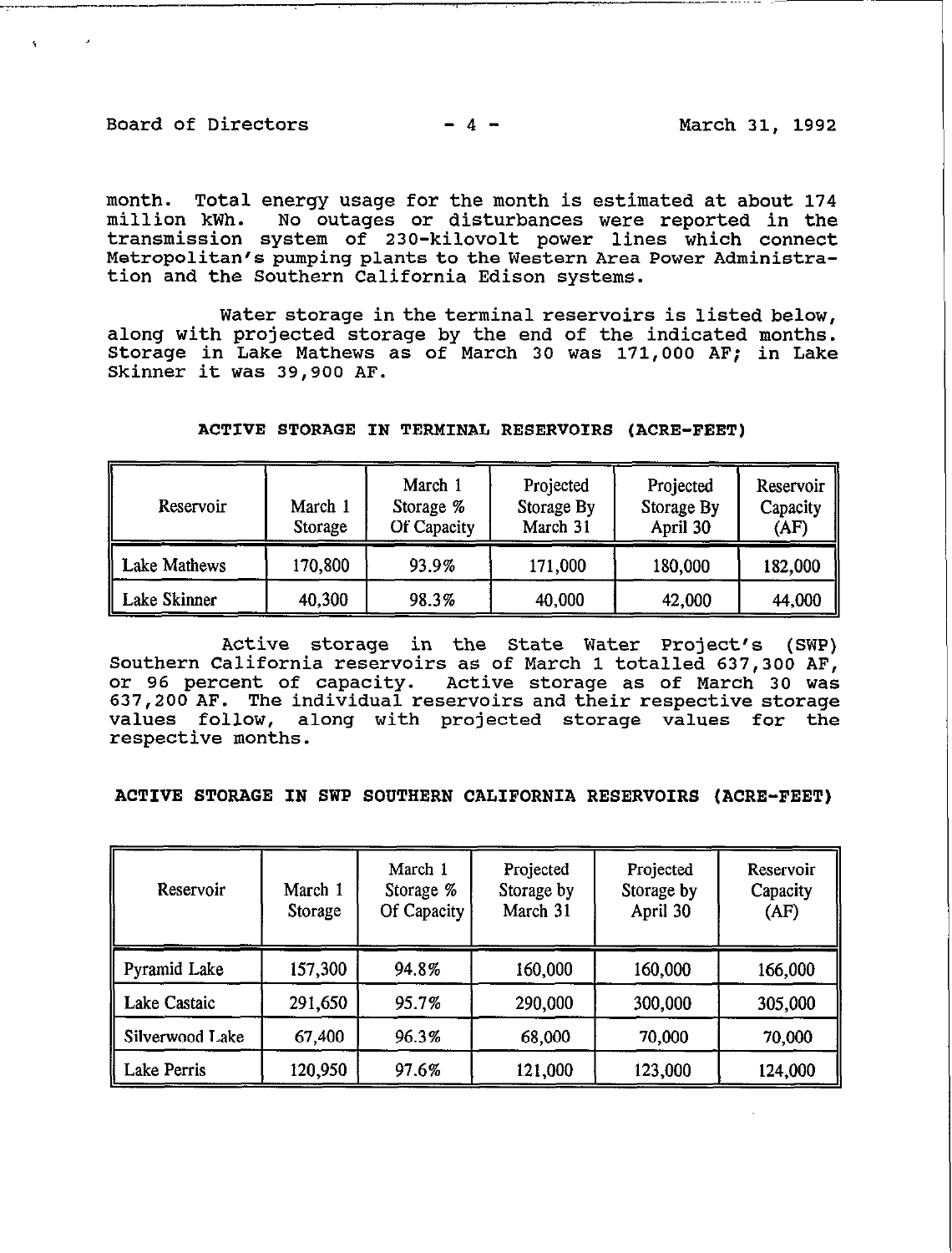### Board of Directors  $-5$  - March 31, 1992

'. **I** 

Metropolitan took delivery of 27,850 AF of State project water (SPW) in February. For the month of March, it was projected that 22,000 AF of SPW would be required to meet Incremental Interruption and Conservation Plan (IICP) Stage III target demands and discretionary pool deliveries. It is expected that demands will be lower and SPW use will be lower than projected if rain continues during March. Metropolitan has requested that the 116,000 AF of its 1991 allocation be carried over for delivery in 1992. As of mid-March, approximately 66.000 AF were received. As of mid-March, approximately 66,000 AF were received.

Total San Luis storage as of March 30 was 1,885,700 AF or 93 percent of capacity. The Department of Water Resources' (DWR) share of San Luis storage was 983,800 AF or 93 percent of capacity, and storage in Lake Oroville, also as of March 30, was 1,770,600 or 50 percent of capacity. Continuing rain and snow added substantially to the state's water inventory. On March 9, DWR increased allocations to contractors from 20 percent to 35 percent of the requests received. This, in turn, allowed your Board to decrease Metropolitan's conservation requirement from 31to 17 percent. DWR further increased SWP contractor allocations to 45 percent of requests on March 20. Because of the additional water, a special Board meeting was held on March 27 to consider relaxing the conservation requirements further. At that meeting, the Board elected to reduce the stage of the IICP from Stage III to Stage I<br>effective April 1, 1992. The Board's decision to change the The Board's decision to change the conservation recommendation to the ten percent voluntary Stage I category could lead to increased demands by mid-April, depending on weather conditions. In the meantime, DWR's southern storage and Metropolitan's reservoirs will remain at high levels.

System Operations. The SPW blend delivered to the Diemer and Weymouth filtration plants remains zero in order to maximize the amount of Colorado River water (CRW) delivered over the calendar year; Lake Skinner is also being maintained with only Colorado River water. Water sales for the month of February were 91,452 AF, which is 32 percent or 42,884 AF less than the February 1991 record of 134,336 AF. Sales for the first three months of 1992 are expected to total approximately 298,300 AF, as compared to a total of 417,500 (AF) for the first three months of 1991.

Shutdowns and Interruptions. The planned eight-day shutdown of the East Orange County Feeder NO. 2 to allow a contractor to relocate a length between Santiago Creek Control Structure and Coastal Junction Control Structure for the 55/5 freeway expansion was completed ahead of schedule. Valve replacement and pipeline inspection was performed by Metropolitan's forces while the pipeline was dewatered; the pipeline was found to be in good condition.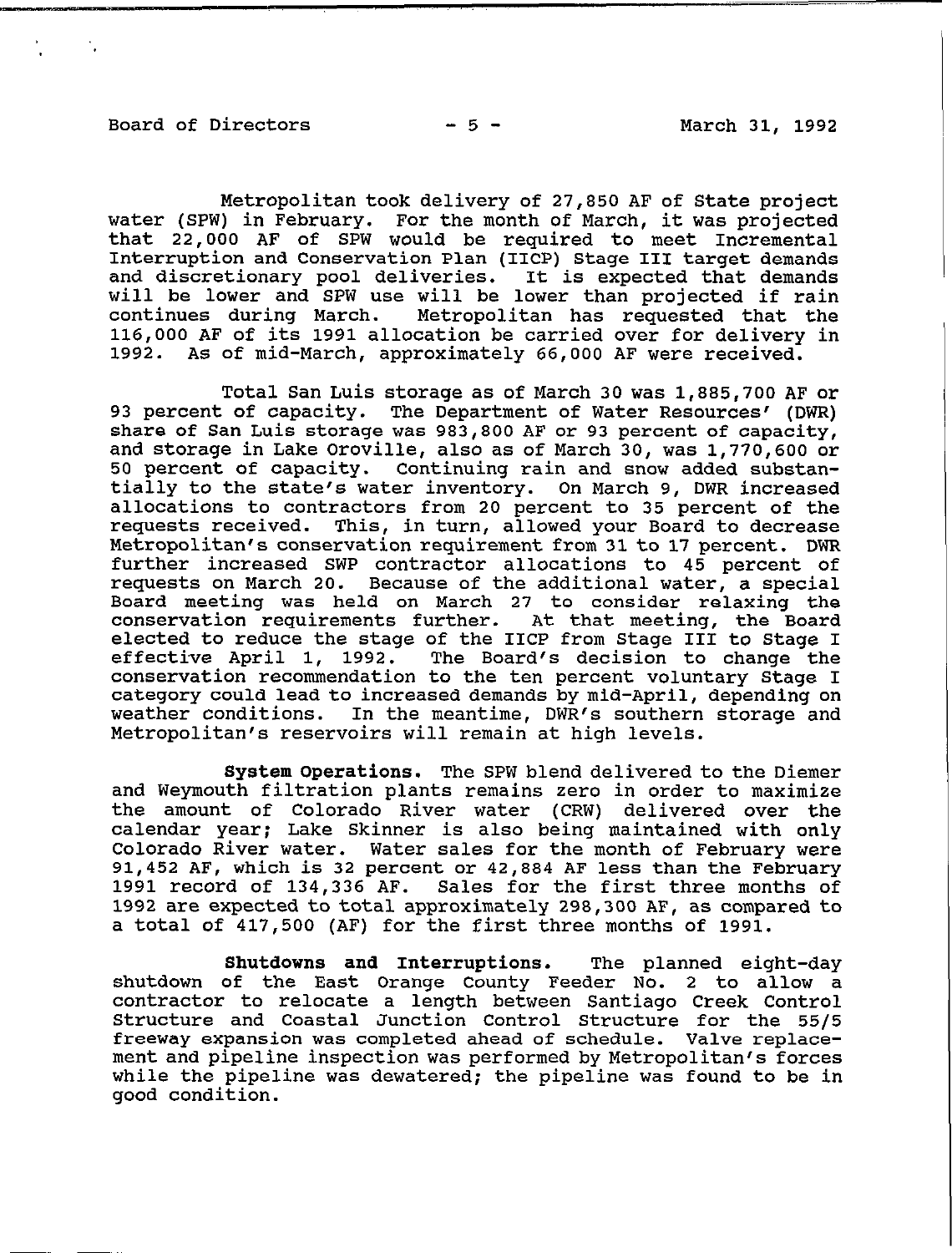Board of Directors -6- March 31, 1992

 $\mathbf{r} = \mathbf{r} \times \mathbf{r}$ 

San Diego Pipelines Nos. 1 and 2 were shut down for conversion to treated water from the Skinner plant. The Skinner plant was on partial flow (285 cfs maximum) for the tie-in of the bypass line. Also, inspection of a portion of the Auld Valley Feeder, San Diego Pipelines Nos. 1 and 2 line interconnection, revealed ten field joints requiring mortar removal and replacement.

The third shut down was Intake Pumping Plant Discharge Valve Unit No. 1 to repair oil leaking past a thrust bearing displacement probe seal. The identified problem was a failure of the discharge valve to close fully, thus tripping Pump Units Nos. 2 and 3 with their discharge valves also failing to close fully until the delivery line pressure was reduced. Newly fabricated bushings are being fitted and reassembly, testing, and return to service will follow. Minor repairs were performed on Pump Units NOS. 1 and 3 and those units were returned to service.

| <b>SUBJECT</b>                                                                                  | WORK IN PROGRESS/DESCRIPTION                                                                      | <b>STATUS OR PURPOSE</b>                                                                                                                                        |
|-------------------------------------------------------------------------------------------------|---------------------------------------------------------------------------------------------------|-----------------------------------------------------------------------------------------------------------------------------------------------------------------|
| Perris Pumpback<br>Expansion No. 2                                                              | Temporary electrical service from March 30<br>to end of June arranged for from So. Cal.<br>Edison | Late equipment delivery<br>problems delayed completion<br>of the project                                                                                        |
| Chlorine leak from a<br>rail car's relief valve<br>at the Chemical<br><b>Unloading Facility</b> | Cargo successfully transferred to a replace-<br>ment 90-ton rail car supplied by vendor           | First Responders from Mills<br>plant answered the alarm;<br>problem resolved within two<br>hours, following installation<br>of a "C" kit to contain the<br>leak |

## CONSTRUCTION AND MAINTENANCE

Safety and Security. Security procedures addressing responses to previously reported inmate escapes from the Eagle Mountain Community Correctional Facility near the Eagle Mountain Pump Plant were approved and issued. In a separate matter, staff continued work procedures for chlorine transportation personnel in response to an incident on a public highway. The procedures are being finalized pending aerial reconnaissance of actual routes to determine the best locations for isolation in event of a chlorine release when in transit. This program requires the use of "chase" vehicles to accompany trucks transporting chlorine.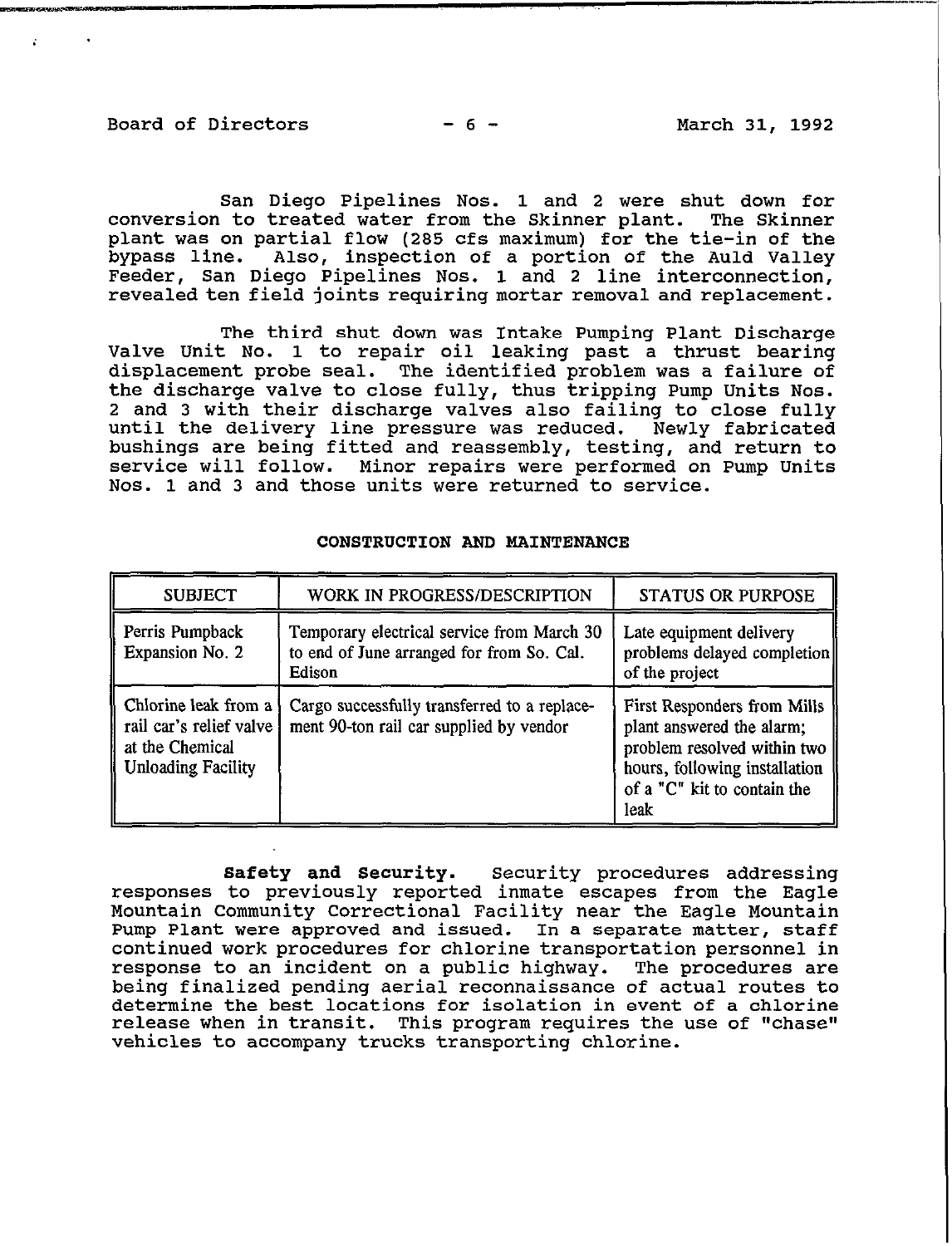.,

'. **I** 

#### RESOURCES

Water Conservation Agreement with Imperial Irrigation District. Two miles of lateral canal lining were completed in February and proposals for construction of an additional six tailwater return systems were approved by the Program Coordinating Committee.

Test Land-Fallowing Program with Palo Verde Irrigation District. Landowners and lessees in the Palo Verde Valley were provided a copy of the proposed land-fallowing agreement for review, with a return-to-Metropolitan due date of March 23. Any expression of interest on their part would not be binding at this point.

Allocation of Use of 3.88 Million Acre-feet Priority Among California Agricultural Agencies. The Imperial Irrigation District (IID) and Coachella Valley Water District proposed allocation plans and formulas for use of CRW for themselves and for Palo Verde, the Reservation Division of the Yuma Project, and the Torres-Martinez Indian Reservation. The plans address net diversions and banking in Lake Mead, with certain provisions for conservation and land fallowing programs. However, since agreement has not been reached on a plan to offset overuse, the U. S. Bureau of Reclamation has indicated its intent to allocate use of water under the first three priorities of the California water delivery contracts through an order from the Secretary of the Interior, and will provide its proposed methodology to allocate use.

Senate Bill 1697. Legislation introduced by State Senator Edward Royce (D) would abolish the Colorado River Board (CRB) of California and three other state agencies. A hearing was scheduled for March 31; Metropolitan and other Southern California water parties have proposed amendments to save the CRB.

CRA Energy Operations. Metropolitan continued to purchase economy energy to supplement Hoover and Parker energy schedules for CRA pumping operations. The total supplemental energy purchased for February was 71.4 million kWh at a total cost of \$1.071 million. The total supplemental energy purchases are summarized below:

|                                  | kWh              | Percent    |
|----------------------------------|------------------|------------|
| WAPA Western System Power Pool   | 22,860,000       | 32.0       |
| Salt River Project               | 39,432,000       | 55.2       |
| Tucson Electric Power Co.        | 5,882,000        | 8.3        |
| Arizona Public Services Co.      | 2,455,000        | 3.4        |
| Edison Western System Power Pool | _765,00 <u>0</u> | $\perp$ .1 |
|                                  | 71,394,000       | 100.0      |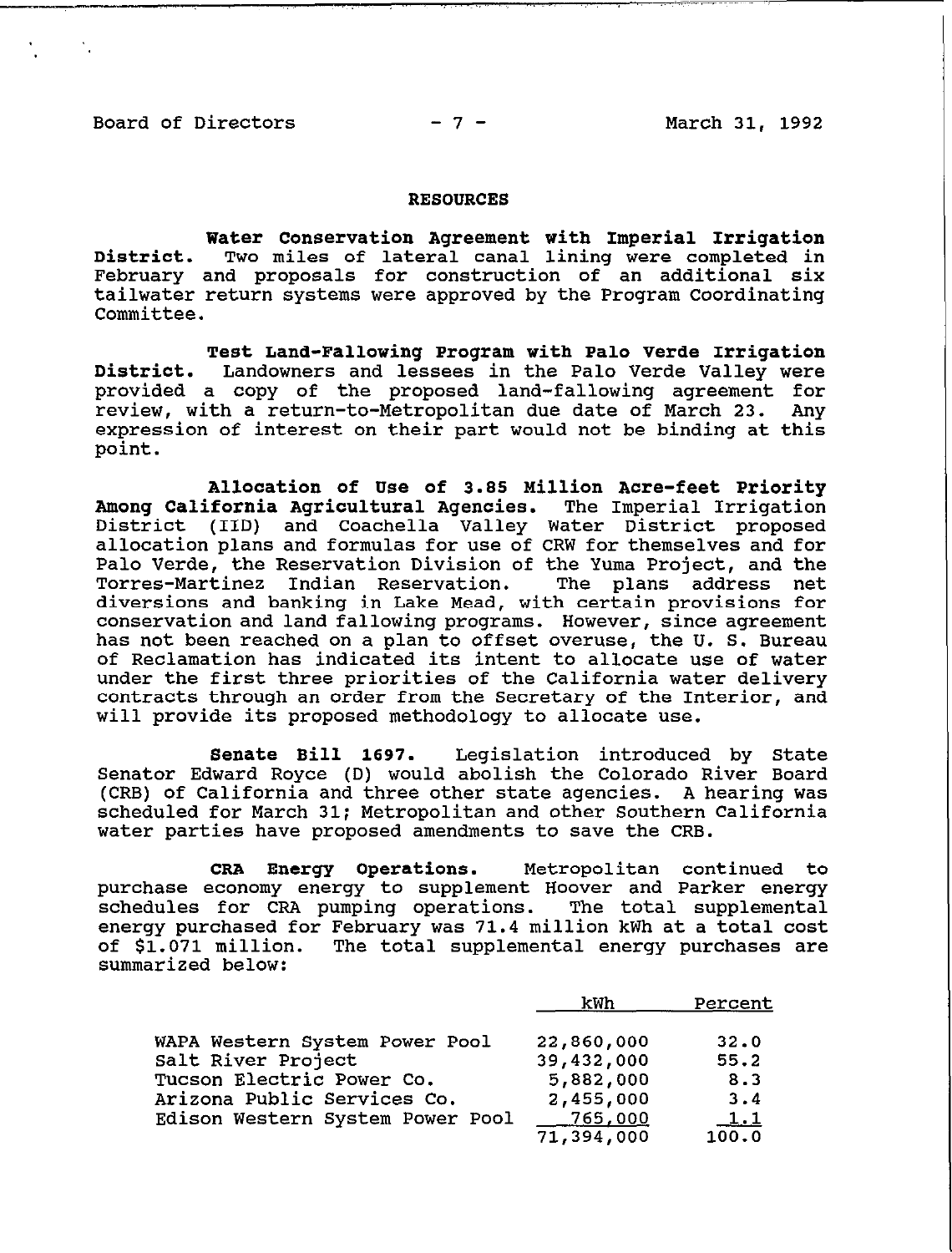'.

 $\sim$  .

The cost of supplemental energy from Edison is based on Edison's incremental energy rate which is dependent on the fuel costs of oil and gas. Due to an abundance of surplus gas supply available for utility and commercial use, Edison's incremental energy rate averaged only 16.78 mills/kWh during February, and the average rate of supplemental purchases in the same period was 15.01 mills/kWh. Purchases of supplemental energy from suppliers other Purchases of supplemental energy from suppliers other than Edison resulted in a February cost savings of about \$127,000. For March, approximately 66 million kWh of supplemental energy was projected to be needed.

Hydroelectric Operations. During February, the daily total power generation ranged from 13.6 to 26.2 megawatts (MW) as dictated by system demands, operating plans, maintenance schedules and other plant problems. Eight of the plants were operational during February, the remaining seven were shut down due either to minimizing SPW in the distribution system or low water demand. Energy generation for the month was 13.2 million kWh with a gross The low generation was due mainly to decreasing demands because of heavy rainfalls during the month and to increasing usage of CRW in the distribution system, which resulted in limited operations of most power plants. A similar system condition is anticipated for March with energy generation projected at about 13 million kWh and gross revenue estimated at \$540,000.

Conservation and Renewable Energy Program Progress Report. Western MWD of Riverside County approved Metropolitan's four-year progress report of conservation and renewable energy program, submitted in November 1991, per the Hoover Power Plant Act and Section 9 of Metropolitan's Hoover Contract. addressed the Colorado River Aqueduct Pump Rehabilitation Project (CRAPRP), Metropolitan's Local Projects Program (LPP), and the Urban Water Management Plan. The next progress report to Western will be in December 1993.

Groundwater and Regional Resources. The following agencies met with Metropolitan regarding their interest in Groundwater Recovery Program assistance: Water District, Jurupa Community Services District, and Irvine Eastern MWD, Rowland Ranch Water District. Agreements are being drafted, subsequent to approval by your Board, with Oceanside, Tustin, Irvine Ranch Water District, Santa Monica, and West Basin MWD; and project applications from Burbank and Rowland Water District are being technically reviewed by staff.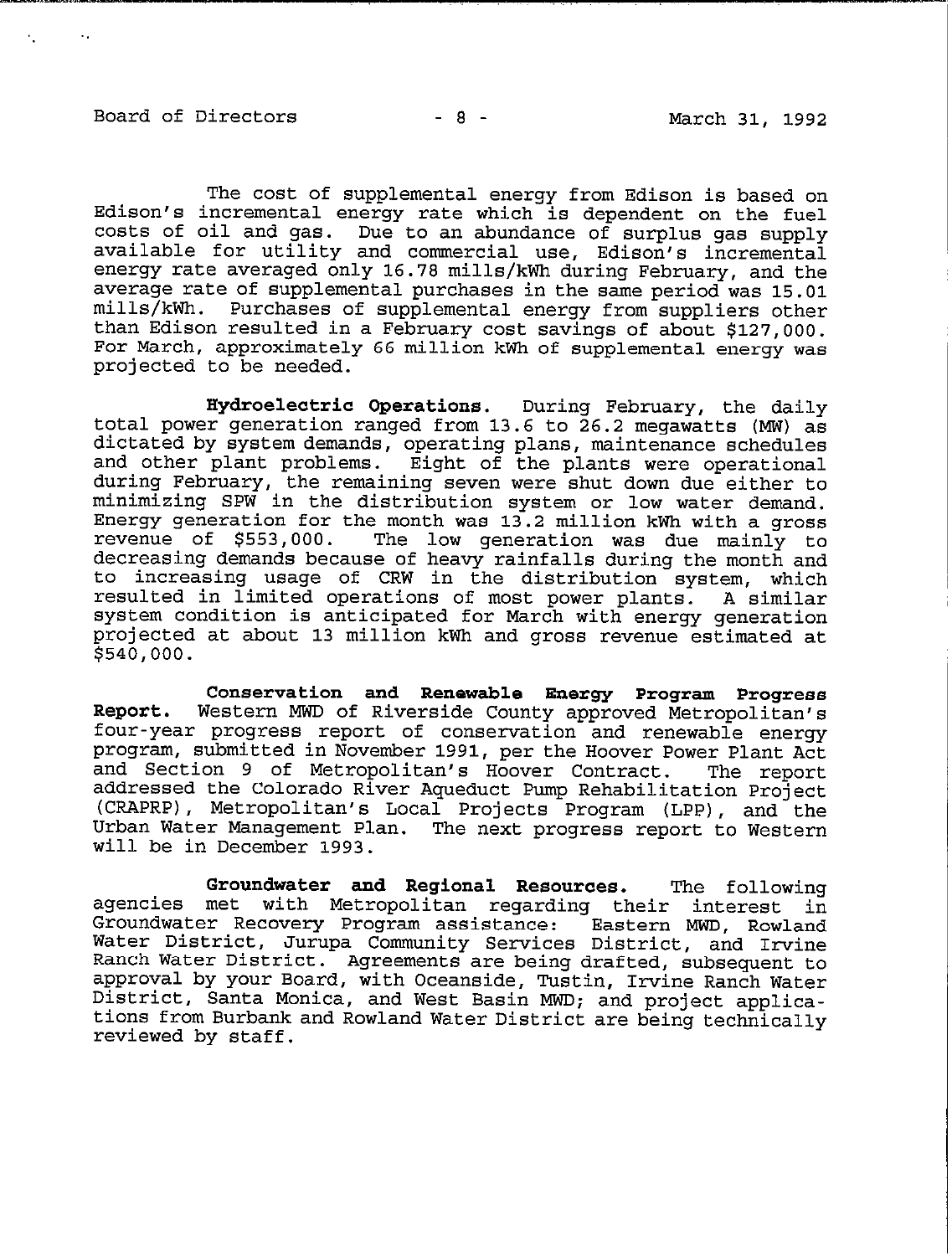Board of Directors  $-9$  -  $-9$  -  $-9$  -  $-9$  -  $-9$ 

-- ,. <sup>I</sup>

San Gabriel Conjunctive-Use Feasibility Study. The Project Team met and identified the following project activities to be accomplished per division over the next 18 months:

- Resources: Complete the Conjunctive-Use Feasibility Study; Work closely with the Environmental Protection Agency on the Baldwin Park Operating Unit Feasibility Study; and Attend and participate in ongoing legislative/ institutional efforts.
- Water Conduct bench-scale testing; and Quality: Resolve competing project and staffing issues.
- Engineering: Resolve project staffing and budget issues; and assist with the EIR -- conceptual layout of plant site, conveyance system, pumping station, brine line, etc.
- Planning: Provide project description for the EIR and Prepare the EIR and supporting documents.

The latest version of the San Gabriel Basin Demonstration Project Act. H.R. 3207, as introduced by Congressman Esteban E. Torres (D) is being reviewed by staff.

### STATE WATER PROJECT AND CONSERVATION

State Water Project -- Sacramento Valley Groundwater Program. Staff attended the State Water Contractors Future Water Supply Committee meeting where DWR described planning activities related to potential groundwater conjunctive use programs in the Sacramento Valley. Conceptually, the programs would generally involve DWR facilitating the development of groundwater supplies for local agencies in exchange for surface water supplies, which would then be available for diversion from the Delta into the California Aqueduct.

Bay/Delta Hearing. The current focus is on the Scoping Phase Draft EIR which will include fishery protection measures and water project operational constraints. Release of the draft EIR will be in the summer of 1992, with the Water Rights Phase to begin in Fall 1992.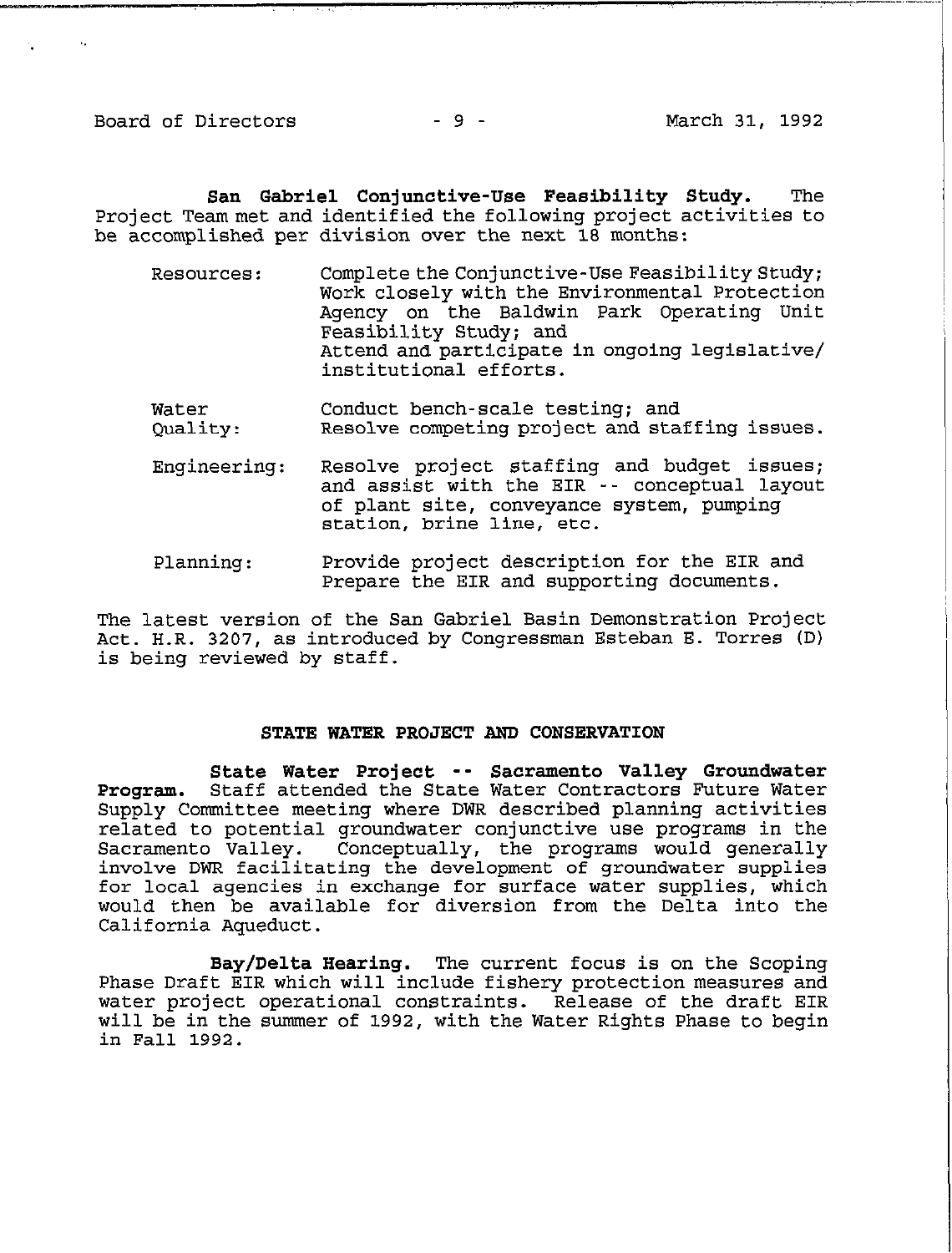**Contractor** 

**Arvin-Edison/Metropolitan** Water Storage **and** Exchange Program. Public hearings on the Draft EIR/EIS were held during the month and no adverse comments were received. The deadline to receive written comments is April 20, and your Board will be asked to review and certify the Final EIR/EIS in June 1992.

## **WATER QUALITY**

**Oxidation Demonstration Plant (ODP). The** first test was completed in February as part of the project's Phase I, expected to be completed by May 1. Phase I was designed to evaluate the stability of ODP operations, compare sample taps and ozone residual analyzers, determine data reproducibility, and confirm pilot results.

### ENGINEERING

| SPEC. NO. OR<br><b>FACILITY</b>                | <b>SCOPE/PURPOSE</b>                                                                                                                    | <b>STATUS</b>                             |
|------------------------------------------------|-----------------------------------------------------------------------------------------------------------------------------------------|-------------------------------------------|
| Skinner plant                                  | Expand a landfill                                                                                                                       | Preliminary design continues              |
| Jensen plant<br>Diemer plant<br>Weymouth plant | Construct long-term chemical con-<br>tainment facilities                                                                                | Preliminary design by consultant<br>began |
| Weymouth plant                                 | Replace asphalt paving                                                                                                                  | Final design began                        |
| La Verne Water<br><b>Quality Lab</b>           | Expansion to accommodate staff<br>increases                                                                                             | Preliminary design continues              |
| Weymouth and Diemer<br>plants                  | Install emergency generators                                                                                                            | Consultant design work continues          |
| Mills plant                                    | Expansion No. 2 -- expand from 150<br>mgd to 326 mgd for Riverside Co.<br>growth & State Water Treatment<br>Rule compliance regulations | Final design continues                    |
|                                                | Site development work for Expansion<br>No. 2                                                                                            | Final design continues                    |
|                                                | Construct finished water reservoir<br>under Expansion No. 2                                                                             | Final design continues                    |
|                                                | Construct long-term chemical con-<br>tainment facilities                                                                                | Preliminary design begun by<br>consultant |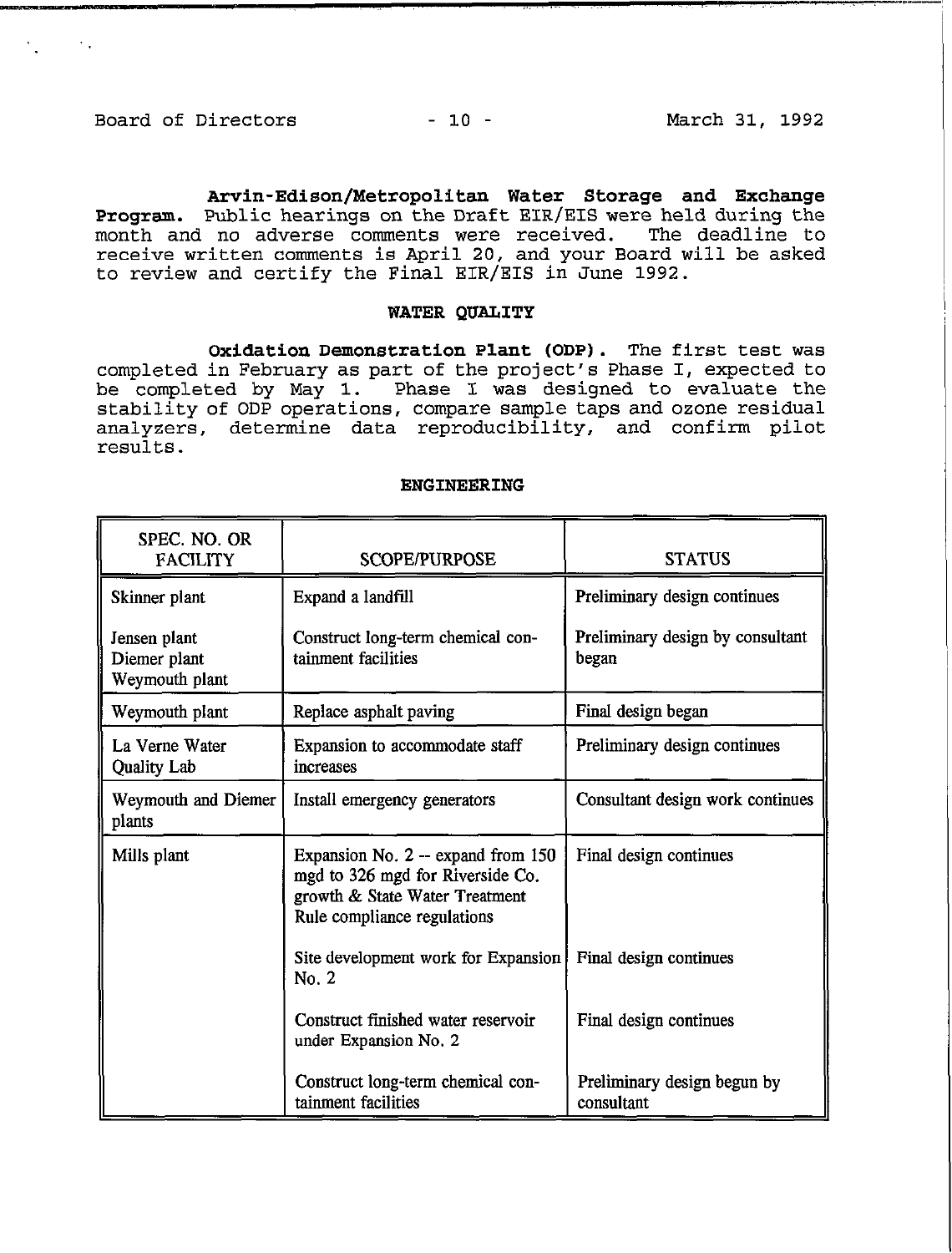# Board of Directors - 11 - 11 - March 31, 1992

 $\mathcal{L}(\mathcal{A})$  and  $\mathcal{L}(\mathcal{A})$  .

| SPEC. NO. OR<br><b>FACILITY</b>    | <b>SCOPE/PURPOSE</b>                                                                                                                                                                   | <b>STATUS</b>                                                                            |
|------------------------------------|----------------------------------------------------------------------------------------------------------------------------------------------------------------------------------------|------------------------------------------------------------------------------------------|
| Five filtration plants             | Ozonation retrofitting                                                                                                                                                                 | Preliminary study continues                                                              |
|                                    | Install ammonia and chlorine ana-<br>lyzers to ensure compliance with<br><b>SWTR</b> requirements                                                                                      | Final design complete                                                                    |
|                                    | Study filter turbidity monitoring and<br>recording equipment for optimizing<br>filter performance                                                                                      | Study continues                                                                          |
| All facilities                     | Chemical Containment Program for<br>reducing risk of chemical releases at<br>Metropolitan facilities                                                                                   | Final design continues                                                                   |
|                                    | Implement procedures and systems<br>for chlorine neutralization and pre-<br>vention of chlorine release incidents<br>in compliance with Cal/OSHA and<br>Uniform Fire Code requirements | Study continues                                                                          |
| <b>Lake Mathews</b>                | Construct Cajalco Creek detention<br>dam to protect Lake Mathews from<br>storm runoff pollution                                                                                        | Preliminary design began                                                                 |
| <b>Lake Perris</b>                 | Expansion No. 3 for maintaining<br>reliable water supplies to member<br>agencies served by Mills filtration<br>plant                                                                   | Preliminary design began                                                                 |
| Eastside Reservoir                 | Storage reservoir construction                                                                                                                                                         | Engineering studies continue                                                             |
| Garvey Reservoir                   | Consider disposition and repair work<br>alternatives                                                                                                                                   | Studies continue                                                                         |
|                                    | <b>Environmental Impact Report</b>                                                                                                                                                     | Preparation of report in progress                                                        |
| Rialto Pipeline                    | Install cathodic protection system                                                                                                                                                     | Final design continues                                                                   |
| San Diego Pipelines<br>$4$ and $5$ | Install cathodic protection systems                                                                                                                                                    | Preliminary design began                                                                 |
| Orange Co. Feeder                  | Relocate for San Joaquin Hills trans-<br>portation corridor (Reimbursable)                                                                                                             | Design in progress by outside<br>contractor (administered by San<br>Joaquin Hills group) |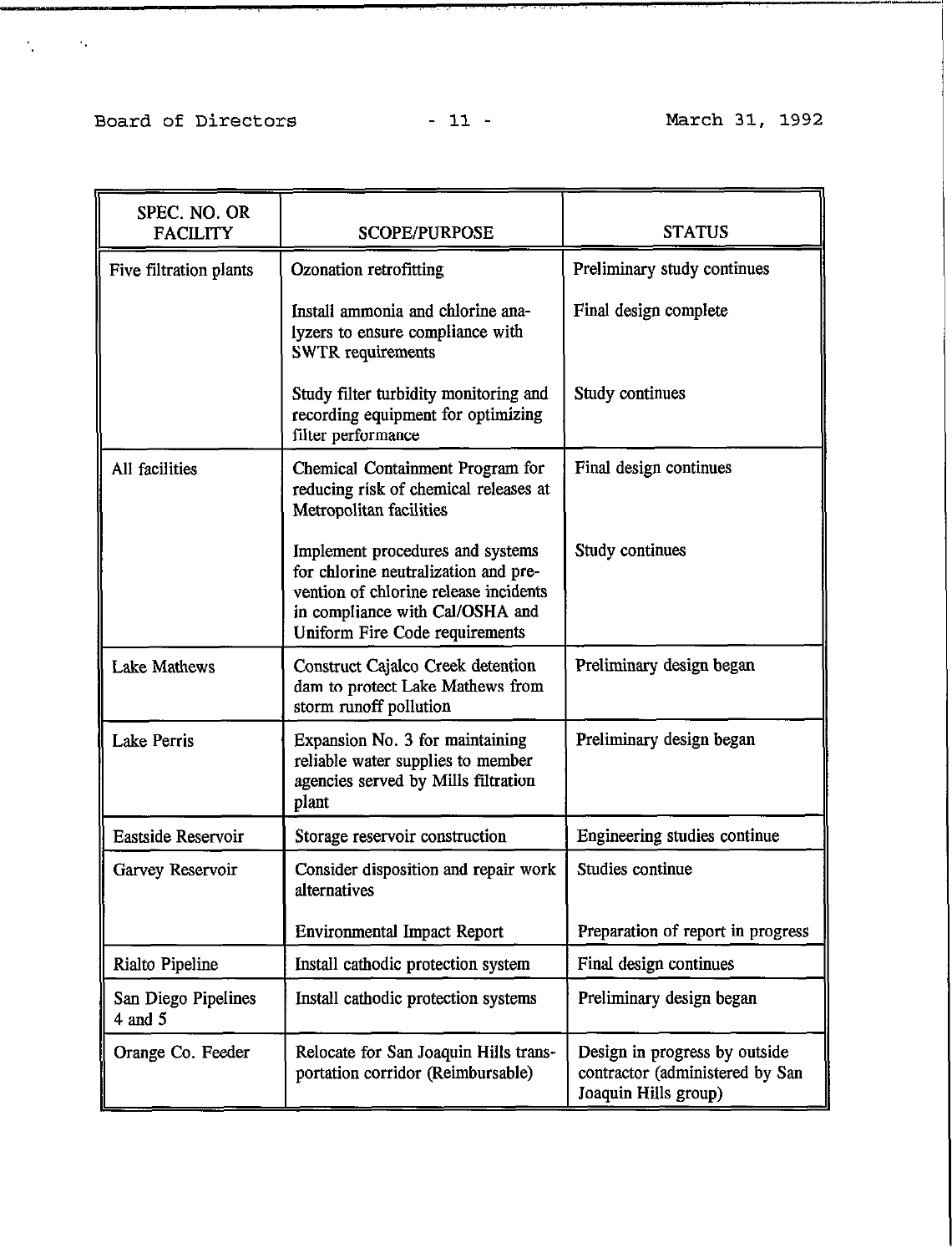# Board of Directors - 12 - March 31, 1992

., . . ~

I \_\_\_\_\_\_\_.\_\_.\_.~ ..\_,

| SPEC. NO. OR<br><b>FACILITY</b>                         | <b>SCOPE/PURPOSE</b>                                                                    | <b>STATUS</b>                                                                                                           |
|---------------------------------------------------------|-----------------------------------------------------------------------------------------|-------------------------------------------------------------------------------------------------------------------------|
| Etiwanda Power Plant                                    | Construct power plant at Etiwanda<br><b>Control Structure</b>                           | Final design continues                                                                                                  |
| Hydroelectric plants                                    | Construct long-term chemical con-<br>tainment facilities                                | Preliminary design began                                                                                                |
| San Jacinto Tunnel,<br><b>West Portal</b>               | Seismic modifications                                                                   | Preliminary design continues on<br>second phase                                                                         |
| All pumping plants                                      | Construct long-term chemical con-<br>tainment facilities                                | Preliminary design began                                                                                                |
| All pumping plants,<br>discharge pipelines              | Seismic modifications                                                                   | Consultant study continues                                                                                              |
| All pumping plants,<br>pump buildings                   | Seismic modifications                                                                   | Final design continues                                                                                                  |
| La Verne facility --<br>auto repair and<br>utility shop | Seismic modifications                                                                   | Deferred under the Capital<br><b>Improvement Deferral Program</b>                                                       |
| Olinda PCS                                              | Vibration monitoring study                                                              | Consultant study complete,<br>construction under way                                                                    |
| San Fernando Tunnel                                     | Construct Ser. Con. LA-36 for<br>L.A./Glendale/Burbank<br>(Reimbursable)                | Preliminary design complete;<br>waiting for final design deposit                                                        |
| West Valley Feeder                                      | Enlarge Ser. Con. CA-2<br>(Reimbursable)                                                | Final design continues                                                                                                  |
| L.A. Headquarters                                       | Replace sunscreens, seismic upgrade,<br>space requirements                              | On hold pending Board decision<br>of future site location                                                               |
| Desalination pilot plant<br>study                       | Demonstration plant 5-mgd capacity<br>concept development                               | Consultant study continues                                                                                              |
| Spec. 1192, Mills<br>filtration plant                   | Expansion of administration building<br>and construction of new maintenance<br>building | Advertised 3/24/92                                                                                                      |
| Spec. 1240A,<br><b>Jensen Plant</b>                     | Furnish hydrofoil flocculators                                                          | Letter to General Manager recom-<br>mending awarding \$249,000<br>contract to low responsive bidder,<br>Chemineer, Inc. |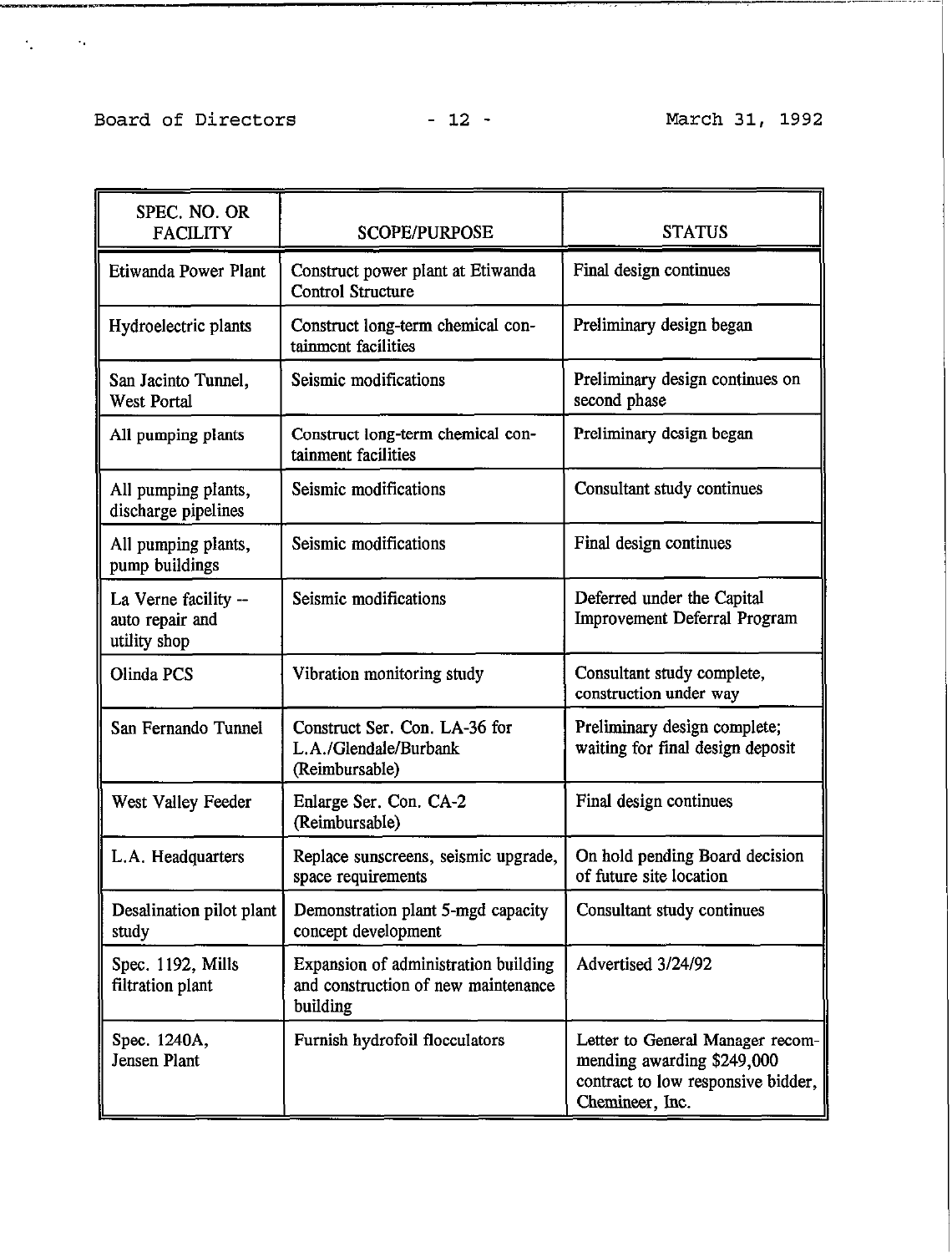$\bullet$  .

| SPEC. NO. OR<br><b>FACILITY</b>                                         | <b>SCOPE/PURPOSE</b>                                      | <b>STATUS</b>                                                                                                                                       |
|-------------------------------------------------------------------------|-----------------------------------------------------------|-----------------------------------------------------------------------------------------------------------------------------------------------------|
|                                                                         | Spec. 1243, Soto Street   Replace maintenance center roof | Bids opened 2/19/92; letter to<br>General Manager recommending<br>awarding \$73,399 contract to low<br>bidder, Pacific Southwest Roof-<br>ing, Inc. |
| Spec. 1244, Carbon<br><b>Creek Pressure Control</b><br><b>Structure</b> | Replace roof                                              | Advertised 3/17/92                                                                                                                                  |
| Spec. 1249, Weymouth<br>filtration plant                                | Replace softener building roof                            | Bids opened 2/19/92; letter to<br>General Manager recommending<br>awarding \$78,150 contract to low<br>bidder, Pacific Southwest Roof-<br>ing, Inc. |
| Spec. 1252, Eastside<br>Reservoir                                       | Clear and grub reservoir site                             | Letter to General Manager recom-<br>mending awarding \$68,400 con-<br>tract to low bidder, Dave Otteson<br>Company                                  |

## PLANNING

Drought '92 **Water Konitoring.** Water conservation savings are estimated for each month in 1991 and 1992. February 1992 was cooler and wetter than February 1991. Water use data from the **24**  agencies showed a reduction in retail consumption of about 15.8 percent less than February 1991. Monthly average high temperature was 69.5 degrees Fahrenheit (F); in 1991, it was 72.3 degrees F. The average rainfall for the month was **5.14** inches; in 1991 it was 2.93 inches. inches. The 30-year average rainfall for February is 2.42 Adjusted for population growth and climate, the month showed a net 3.4 percent saving relative to 1991 water use, and 15.3 percent compared to pre-drought 1987 water use.

Waster Plan Activities. The Engineer's Report for the proposed program to levy standby charges has been prepared and indicates that the standby charge will pay for a limited portion of capital projects and programs including SWP aqueduct system improvements and rehabilitation, Domenigoni Reservoir, Metropolitan's water recycling program and conservation projects, and Metropolitan's distribution system improvements. Because the estimated potential system-wide benefits are several times the amounts to be recovered by the standby charge, a charge that is uniform in amount and applied to all parcels has been recommended.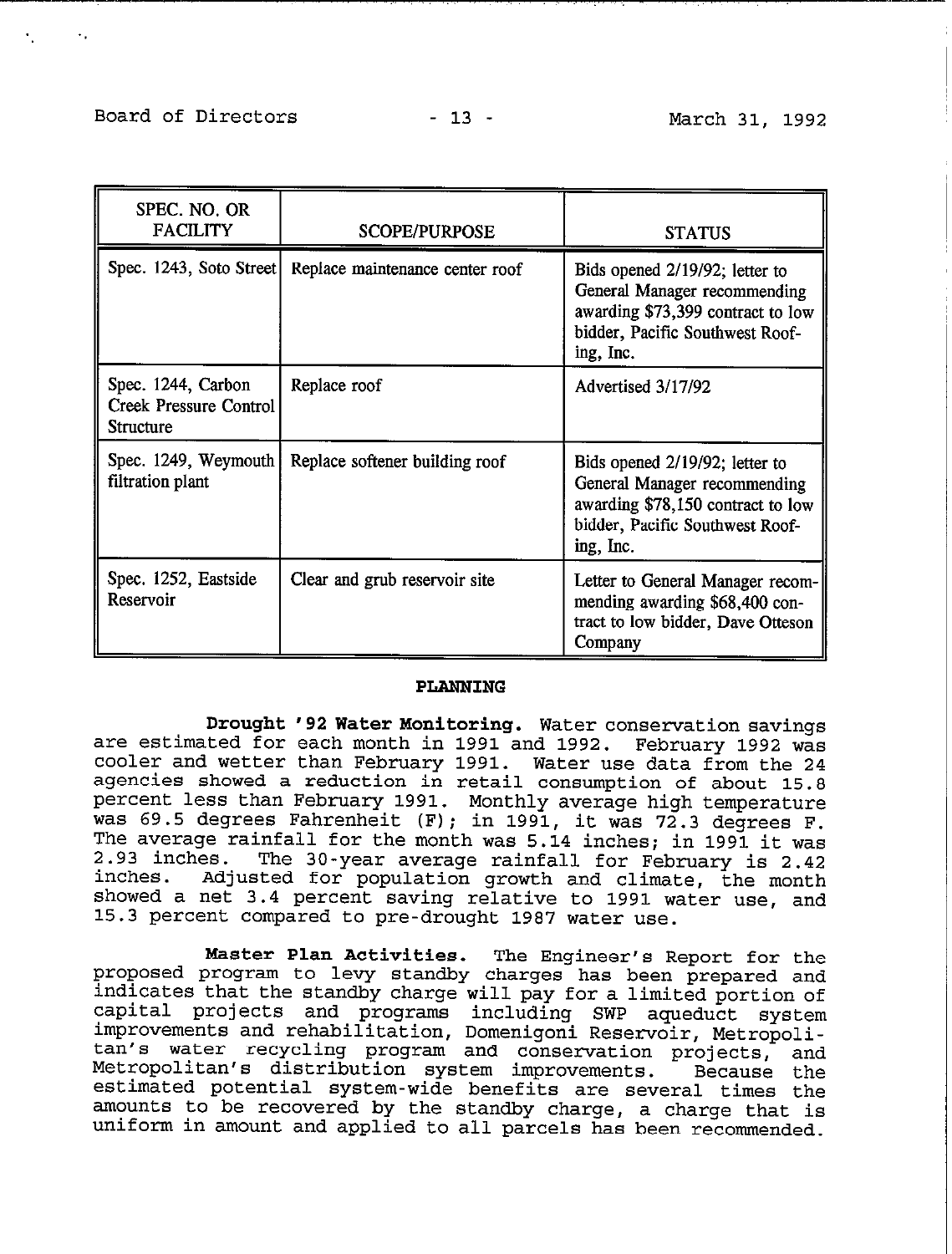Board of Directors - 14 - March 31, 1992

-- --,--

'.

A preliminary outline of the Budget Reference Document and an annual budget schedule has been prepared and presented to the Capital Improvement Task Force and the Board Subcommittee on Finance Policy for use as a strategy planning tool to summarize the Capital Improvement Program and Operations Plan over the next 20 years.

Staff analysis of the 1990 census for the state and Metropolitan's service area was completed using the geographic information system (GIS), and the computerized mapping system to aggregate census tract data within member agency boundaries. Metropolitan's service area represents about one-half of the state's population and number of jobs. Of the approximate 1 million undercounted state residents, 600,000 are estimated to be inMetropolitan's service area. Metropolitan's 1990 population was 14.9 million, number of jobs was 7.1 million, and number of households was 5.1 million. Additional detail was provided in an informational letter to your Board.

Population and water demand projections have been prepared for all retail water agencies in South Orange County using water demand factors from Interim Report No. 4, including water conservation BMPs. The information will be used to estimate the demand on Metropolitan for facility planning studies.

Initial projections of the number of water service connections within the service area were prepared. Historically, the average number of new connections from 1980 to 1990 was about 93,000 per year. The new projections indicate the future number through year 2010 will be about 115,000 annually.

Regional Water-Use Monitoring. Staff has monitored regional water use by member agencies for fiscal year 1990-91:

--Local water supply used was 1.5 million AF; 124,000 AF was supplied by the Los Angeles Aqueduct.

--Metropolitan's total deliveries were 2.3 million AF, including replenishment deliveries of 165,00 AF and direct deliveries of 2.1 million AF.

--Metropolitan's direct deliveries, plus the Los Angeles Aqueduct and local water supplies, constitute the total regional water use, 3.8 million AF for the year.

--Regional water use for fiscal-year 1990 was 4 million AF, including 1.5 million AF of local supply, 206,000 AF from the Los Angeles Aqueduct, and 2.3 million AF of Metropolitan direct deliveries.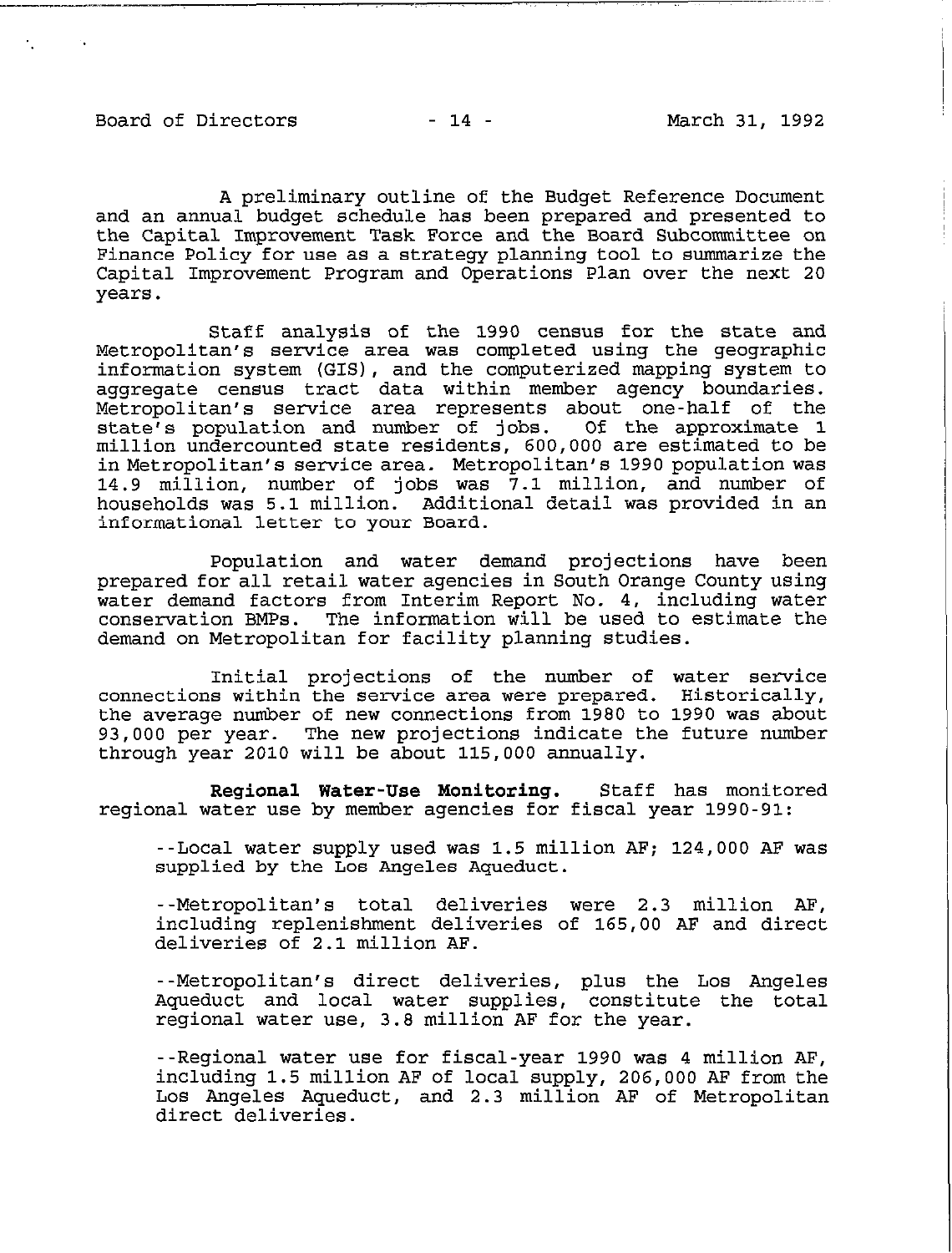Board of Directors - 15 - 15 - March 31, 1992

Mills Filtration Plant Expansion. The U. S. Fish and Wildlife Service has assured Metropolitan that further Stephens' kangaroo rat mitigation will not be required despite possible expiration of the County's Interim Section 10(a) permit. Also, hydroseeding was completed for revegetation along the recently constructed SKR wall at the site.

Desalination Demonstration Program. A 2,000 **gallon-per**day desalination Test Unit and 5 mgd Demonstration Plant is in the proposal planning stage for Southern California Edison's Huntington Beach power plant. A letter to your Board requesting approval is planned for April.

### INFORNATION SYSTEMS

Personnel Relocations. Phase Zero team personnel are relocating to the Wells Fargo Center for their work on the Information Systems Strategic Plan. Also, building system work for the relocation of Operations and Information Systems Divisions staff to the San Dimas facility continues, where an additional 25,000 square feet was leased for office space. San Dimas' planning commission also tentatively accepted Metropolitan's request to utilize the city's water tank as a microwave reflector site.

#### ADMINISTRATIVE SERVICES

Annual Report. Metropolitan's 1991 Annual Report for fiscal year 1990-91 was released to the printer and bindery, and April 20 is the planned publication/delivery date.

Facilities Management. An agreement has been reached with Dinwiddie Construction Company whereby Metropolitan would guarantee a loan which would enable Dinwiddie to be paid for past services and provide funds to complete the tenant improvements at the World Chinese Trust (WCT) Building. Tenant improvement construction/modifications are expected to resume in early April with occupancy being delayed until June. Also, a new mail run schedule was implemented among Metropolitan's facilities with guaranteed same-day delivery of mail at specified facilities, such as the Los Angeles Headquarters and Pasadena locations.

Purchasing and Stores. Purchase orders and agreements totalling \$2.2 million were issued, and Central Stores' inventory was valued at \$8.5 million, an increase of \$121,000 from the previous month. The recently instituted Procurement Hotline has met with tremendous acceptance and use by Metropolitan's vendors. During March, over 200 direct calls were recorded to the purchasing offices requesting information or assistance.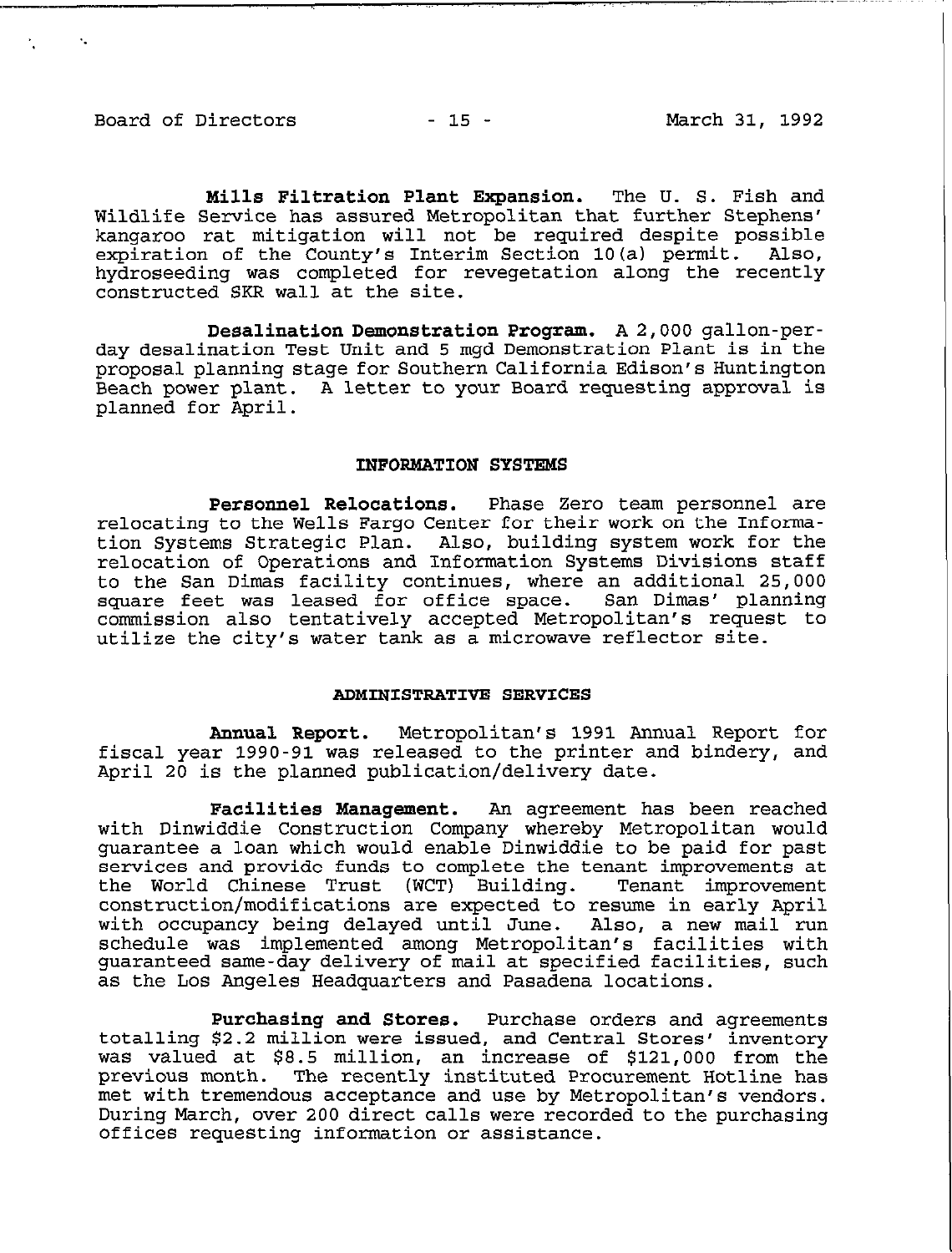.. -. **I** 

-----.- \_~\_\_\_\_\_ ,.

### PERSONNEL

| <b>LIABILITY CLAIMS/WORKERS' COMPENSATION CASES</b>                                                                                             |              |  |  |
|-------------------------------------------------------------------------------------------------------------------------------------------------|--------------|--|--|
| Liability or property claims                                                                                                                    | 16 incidents |  |  |
| Property damage or bodily injury from third parties                                                                                             | 8 claims     |  |  |
| District-initiated small claims court actions                                                                                                   | 0 claims     |  |  |
| Claims against the District by the third party                                                                                                  | 1 claim      |  |  |
| 13 claims<br>Workers' Compensation:<br>Claims received during current reporting period                                                          |              |  |  |
| Fiscal year-to-date Workers' Compensation totals:<br>No-lost-time cases $= 68$<br>Lost-time cases $= 52$<br>First aid only $= 19$<br>139 claims |              |  |  |
| (The number of injuries reported during this period<br>remained the same when compared with those reported<br>for the same period last year.)   |              |  |  |

**Miscellaneous.** The partial hiring freeze that was enacted October 11, 1991 is still in effect. Twenty vacancies were posted during the month, and a total of 742 applications were received and reviewed for the reporting period. The following divisions had positions filled, eight through the inside recruitment process and twelve through the outside recruitment process:

| Finance6                             |
|--------------------------------------|
| Engineering5                         |
| Operations4                          |
| $\texttt{Environmental}$ Compliance2 |
| $\verb"Resources" 1$                 |
| Public Affairs1                      |
| Office of the General Manager1       |

## RIGHT OF WAY AND LAND

Acquisitions -- Eastside Reservoir/Domenigoni Site. Escrows closed during the month on three separate ownerships, one escrow was opened, and purchase offers were made on twelve ownerships. Twenty percent of the parcels have been acquired.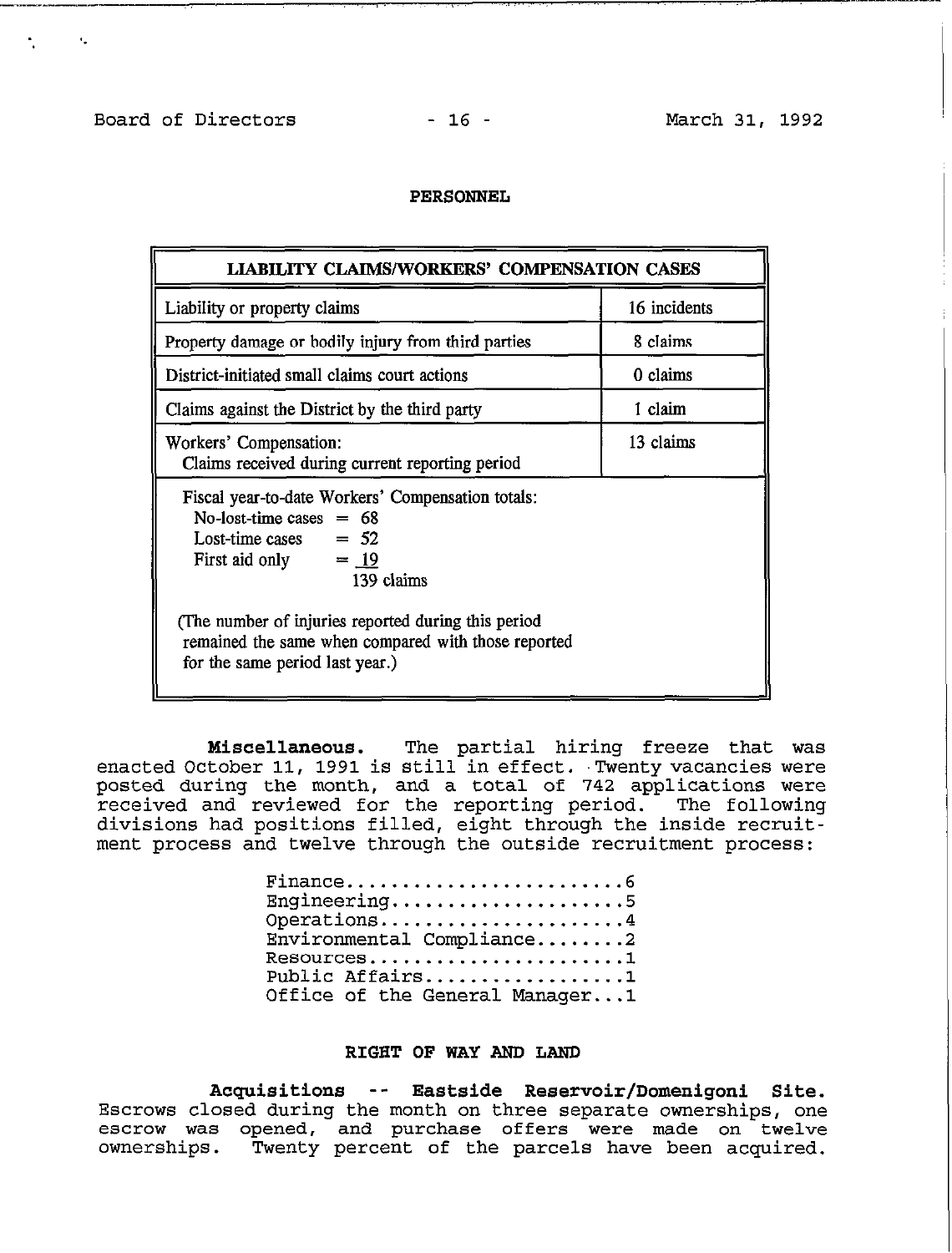Board of Directors - 17 - March 31, 1992

. . **!** 

\_,

Seventeen appraisals were completed and released for acquisition negotiations. One review of an offer was completed and released for negotiations. In other acquisition activity:

| Etiwanda Pipeline:                    | Escrows opened on two parcels:<br>ninetv<br>percent of the parcels have been acquired.          |
|---------------------------------------|-------------------------------------------------------------------------------------------------|
| Inland Feeder:                        | An offer to purchase was made on one owner-<br>ship                                             |
| Diego<br>San<br>Canal<br>Enlargement: | Escrows were opened on the remaining five<br>parcels                                            |
| Chemical Unloading<br>Facility:       | Escrows closed on two ownerships; twenty-<br>two percent of the parcels have been ac-<br>quired |

Annexations. Eastern's Fifty-First Fringe Area annexation was completed in accordance with the provisions of Board Resolution 8343. The annexation comprises a gross area of 97.03 acres.

### PUBLIC AFFAIRS

Media. The drought and California's improving 1992 water supply situation attracted considerable coverage during March, with news reports centered on the State Department of Water Resources' announcement that Metropolitan will receive an additional 15 percent of its annual State Water Project request, a 270,000 AF increase, due to recent rains in Northern California. Follow-up stories focused on the resulting decision by your Board to relax mandatory conservation requirements to member agencies from 31 percent **to** 17 percent. Additionally, several newspapers and broadcast media reported the \$47-per-AF increase in the wholesale price of untreated water delivered to member agencies. Other important issues included Metropolitan's drought contingency plan, federal water transfer legislation, public hearings on the environmental impact report on the Arvin-Edison water storage and exchange program, and the conservation agreement with IID.

Government Relations. Extensive government relations efforts were made to increase awareness and gain support for the proposed \$5 standby charge. Business, community, environmental and governmental groups and leaders from throughout Metropolitan's service area met with staff. The need to increase the Southland's water dependability of the Southland's water resources through capital improvements and continuing conservation and reclamation efforts was emphasized. Also, staff met with Assemblywoman Gwen Moore (D) to discuss the revenue design study bill (AB 1794) and